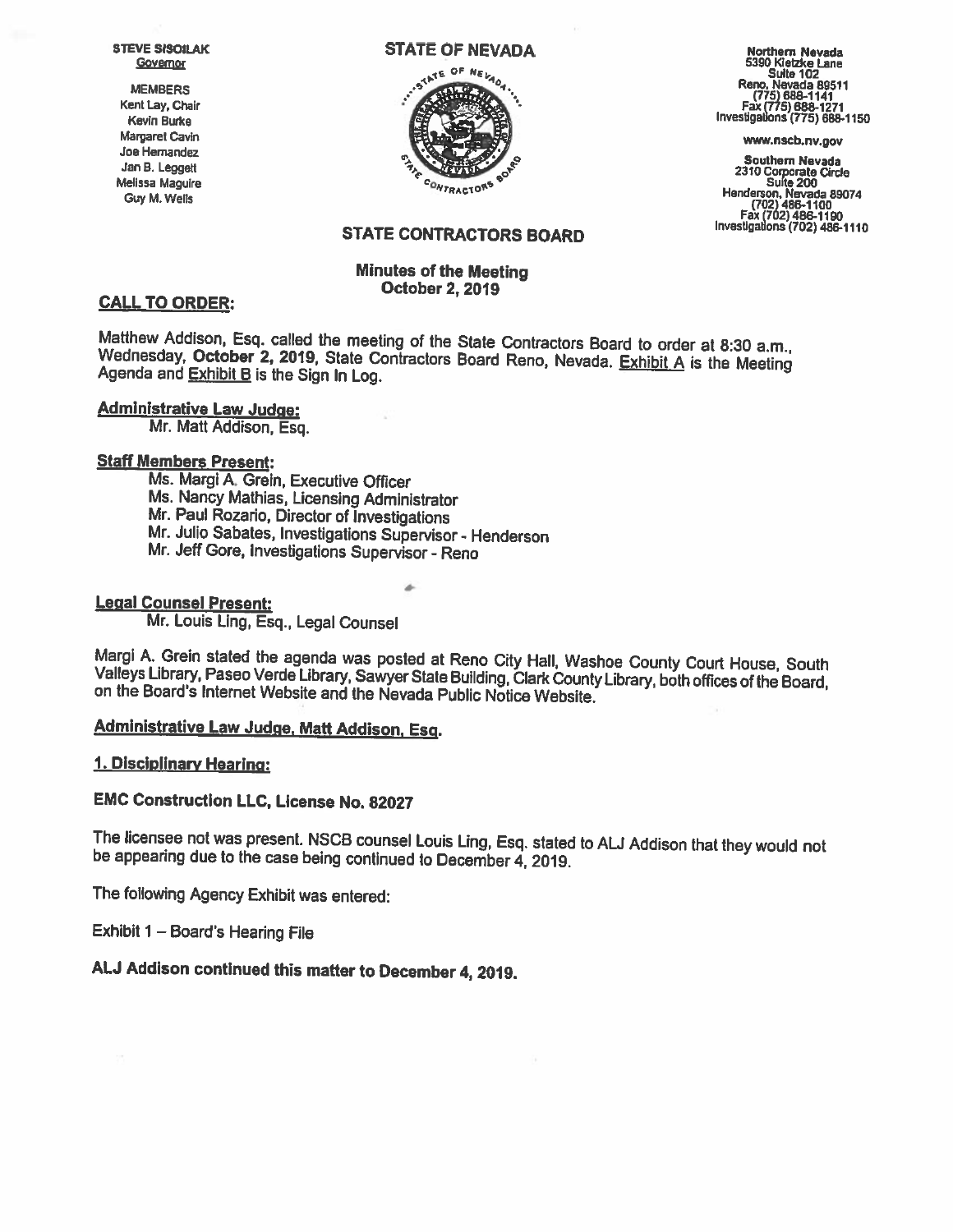# 2. Disciplinary Hearina — Default Hearina

# Altaray NV, LLC, Ucense No. 83657

The licensee was not present at the hearing.

The following Agency Exhibit was entered:

Exhibit <sup>1</sup> — Board's Hearing File

ALJ Addison found Respondent Altaray NV, LLC, license number 83657 in default and adopted<br>the Findings of Fact and Conclusions of Law as set forth in the Administrative complaint.<br>Licensee was found guilty of one (1) viola <sup>a</sup> licensee as <sup>a</sup> contractor to prosecute (1) violation of NRS 624.3011(1)(b)(1) willfully or deliberately disregarding and violating the<br>building laws of the state or of any political subdivision thereof; one (1) violation of NRS<br>624.301(1), abandonment without violation of NRS 624.3011(1)(b)(1) willfully or deliberately disregarding and violating the building<br>laws of the state or of any political subdivision thereof and one (1) violation of NRS 624.3013(3)<br>failing to establish f of Action, \$1,000 each for the Fourth and Fifth Causes of Action, \$2,000 for the Sixth Cause of Action and \$1,000 for the Seventh Cause of Action for Action and \$1,000 for the Seventh Cause of Action for a total fine of \$10,000 and reimburse the<br>Board's investigative fees of \$1,850 to be paid prior to re-licensure and any claims and<br>associated expenses that may be paid  $\sim$   $\frac{1}{2}$  ,

3. DIsciplinary Hearing: Continued from July 10, <sup>2019</sup> and September 4, <sup>2019</sup>

Chase Electric, License No. 79802

The licensee was present, but left the courtroom for the duration of the hearing.

The following Board Exhibits were entered:

Plans of the electrical system

The following Respondent's Exhibits were entered:

Respondent's Amended Answer Respondent's letters dated September 17, <sup>2019</sup> and September 30, <sup>2019</sup>

ALJ Addison found the Respondent Robert Loyd Davis, Owner, CMS and Trade of Chase<br>Electric, license number 79802 was found guilty of violating one (1) violation of NRS 624.3017(1)<br>substandard workmanship; one (1) violation NRS 624.302(5) failure to comply with a written request by the Board; one (1) violation of NRS 624.3013(5), pursuant to NAC 624.640(5) failure to include its license number or monetary license<br>limit; one (1) violation of NRS 624.3013(5) pursuant to NRS 624.520(1) failure to provide owner of<br>owner's right related to to maintain bond; one (1) violation of NAC 624.7251(4) violation perpetrated against a senior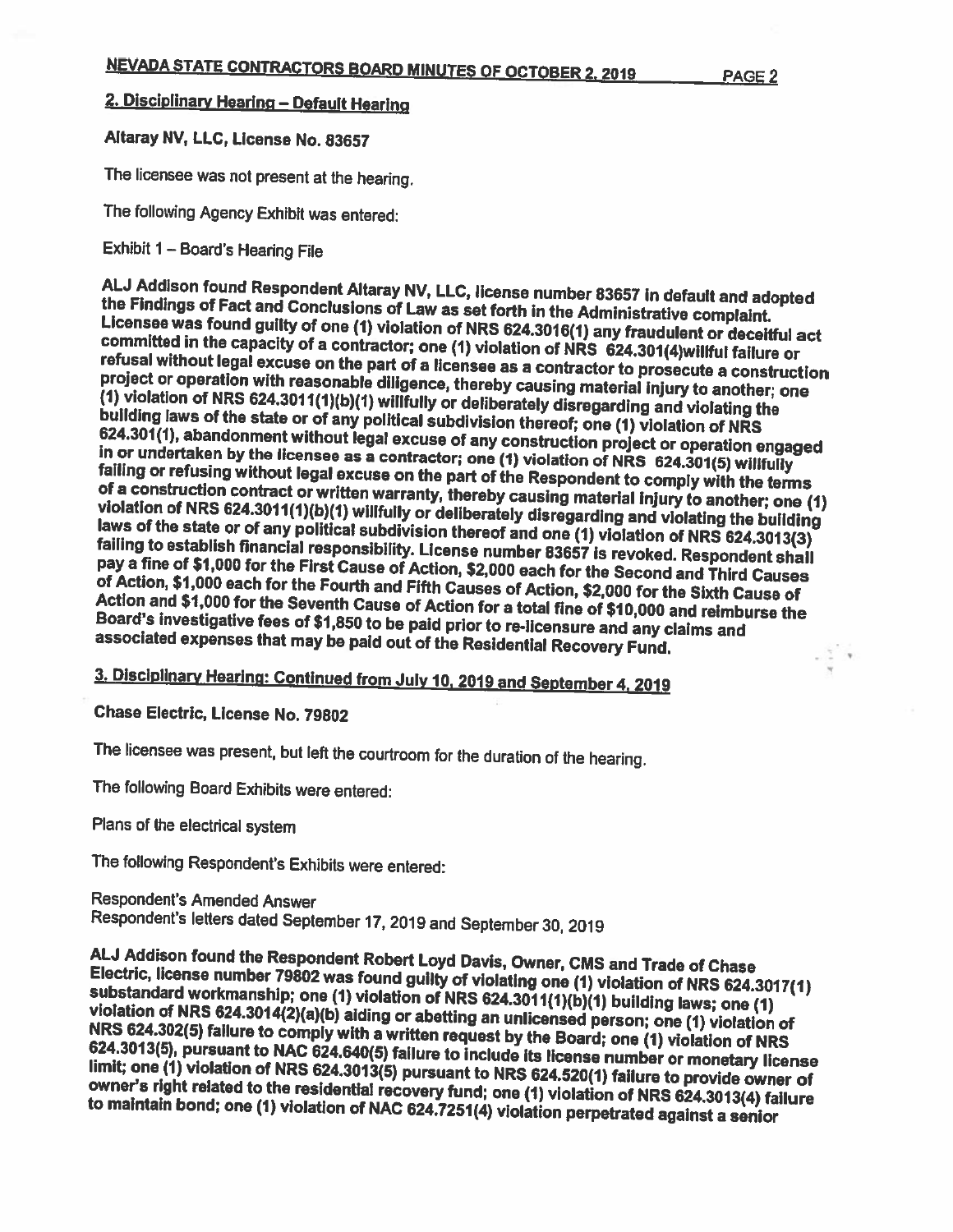# NEVADA STATE CONTRACTORS BOARD MINUTES OF OCTOBER 2, <sup>2019</sup> PAGE <sup>3</sup>

citizen or a person with a disability and one (1) violation of NRS 624.3013(3) failure to provide<br>financial responsibility. License number 79802 shall remain cancelled, not renewed status.<br>Respondent shall pay a fine of \$

# 4. Disciplinary Hearing: Default Hearing

Custom Coatings LLC, License No. 78265

The licensee was not present at the hearing.

The following Agency Exhibit was entered:

Exhibit <sup>1</sup> — Board's Hearing File

ALJ Addison found Respondent Custom Coatings LLC, license number 78265 in default and<br>adopted the recommendations of prosecuting counsel. Licensee was found guilty of one (1)<br>violation of NRS 624.3013(4) failure to keep i

# 5. Disciplinary Hearing: Default Hearing

<sup>I</sup> <sup>M</sup> <sup>C</sup> Industries LLC, License Nos. 74233, <sup>80477</sup>

The licensee was not present at the hearing.

The following Agency Exhibit was entered:

Exhibit <sup>1</sup> — Board's Hearing File

ALJ Addison found Respondent IMC Industries LLC, license numbers 74233 and 80477 in default<br>and adopted the recommendations of prosecuting counsel. Licensee was found guilty of one (1)<br>violation of NRS 624.3013(5) Specific